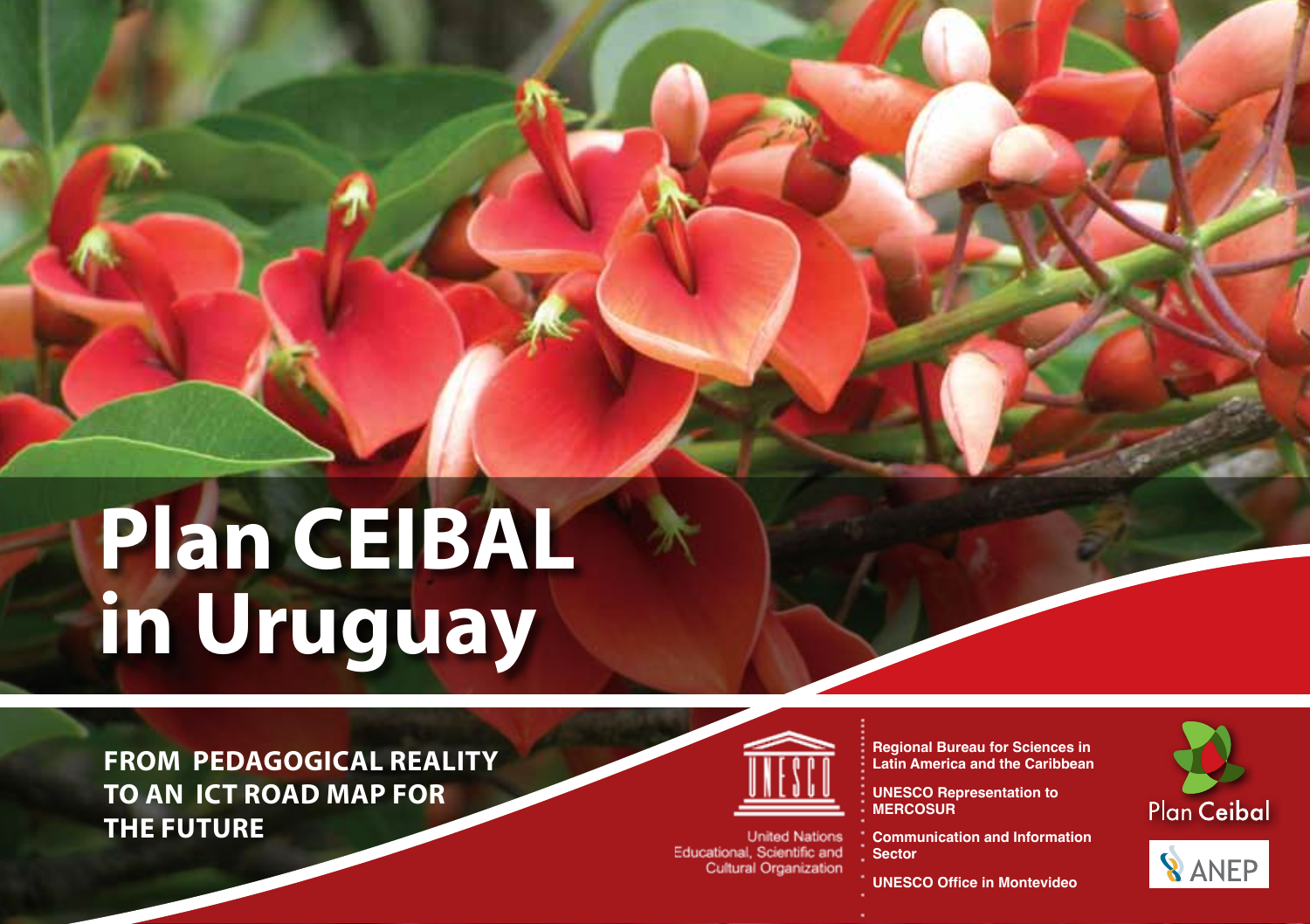

**Regional Bureau for Sciences in Latin America and the Caribbean**

**UNESCO Representation to MERCOSUR**

**Communication and Information Sector**

**UNESCO Office in Montevideo**



**SANEP** PEARSON



OIM Organización Internacional para las Migraciones<br>| OM International Organization for Migration<br>| OIM Organisation Internationale pour les Migrations

Organización<br>Panamericana<br>de la Salud



**United Nations** Educational, Scientific and Cultural Organization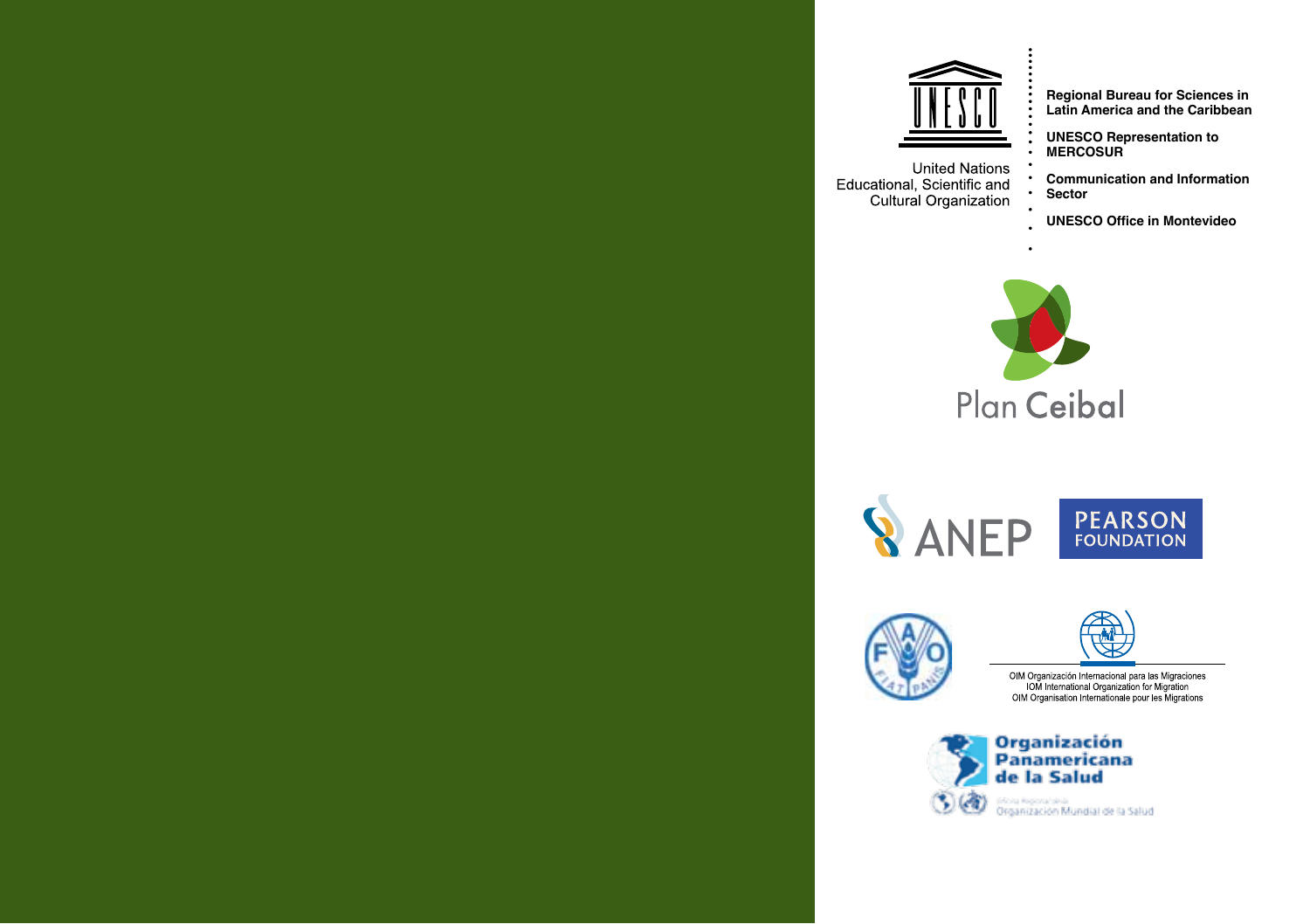# **Plan CEIBAL in Uruguay**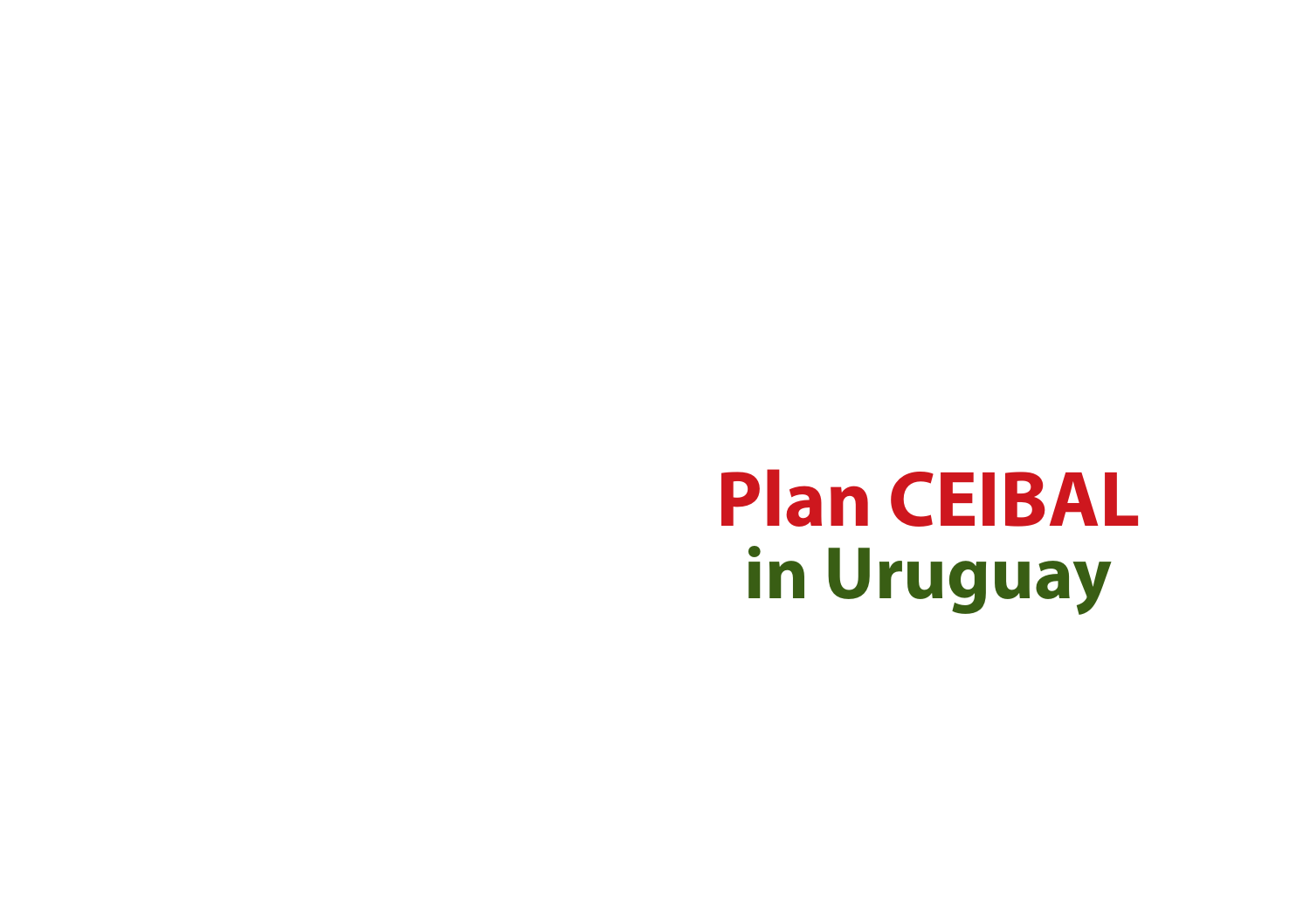Project sponsored by UNESCO Senior Editor: Günther Cyranek

Authors: Karina Acosta, Graciela Almirón, Rosita Inés Angelo, Graciela Arámburu, Mónica Báez, Roberto Balaguer, José Barrios, Plan CEIBAL Policy Committee, Fernando da Rosa, Roberto Elissalde, Ana María Fernández, Magela Figarola, Leticia Folgar, José Miguel García, Dánisa Garderes, Guillermo Ghelfi, Mario González, CEIBAL- Middle School Work Team, Beatriz Guinovart, María del Pilar Irabedra, Sandra Ivanchuk, María Dolores Izquierdo, Fabián Martínez, Laura Motta, Marta Peñalva, Martín Pérez, Julia Pieruzzi, Ma. del Lourdes Quinteros, Graciela Rabajoli, FAO Office in Uruguay, Antonio Romano, María del Carmen Scavone, María Zenia Toribio, Martha Varela, Gabriela Willat

Compilation and coordination of production: José Miguel García Graphic design: Alejandro Olveyra Photographs: Pablo Berti, Gustavo Cabrera, Günther Cyranek, FAO, José Miguel García, Martín Pérez, SEPREDI Drawings: Ricardo Pisano (Sanopi) Copy editor: Marion Ikwat Translators: Marcela Dutra & Matilde Prieto Printed by Mastergraf S.R.L October, 2011 D.L.: 356.903

The views expressed in this publication are those of the authors and do not necessarily reflect the views of UNESCO and do not compromise the organization. Designations used and the way data are presented do not imply the expression of any opinion whatsoever on the part of UNESCO or the authors concerning the legal status of countries, territories, cities or persons, organizations, areas or of their authorities or concerning the delimitation of their frontiers or boundaries. The contents of this publication do not seek profit and can therefore be reproduced by making explicit reference to the source.

#### © UNESCO

All rights reserved. No part of this book may be reproduced, stored in a retrieval system, or transmitted in any form or by any means, electronic, mechanical, photocopying, recording or otherwise, without the prior written permission of the Publisher.

La presente publicación se ajusta a la cartografía oficial establecida por el Poder Ejecutivo Nacional Argentino a través del IGN - Ley 22.923 - y fue aprobada por el Expte. Nº GG11 2243/5.

#### ISBN 978-9974-8326-1-9

For additional information please contact: Communication and Information Sector UNESCO Regional Office for Sciences in Latin America and the Caribbean Dr. Luis Piera 1992, 2nd floor 11200 Montevideo Uruguay Tel.: (+ 598) 2413 2075 Fax: (+ 598) 2413 2094 [informationsociety@unesco.org.uy](mailto:informationsociety%40unesco.org.uy?subject=Plan%20Ceibal)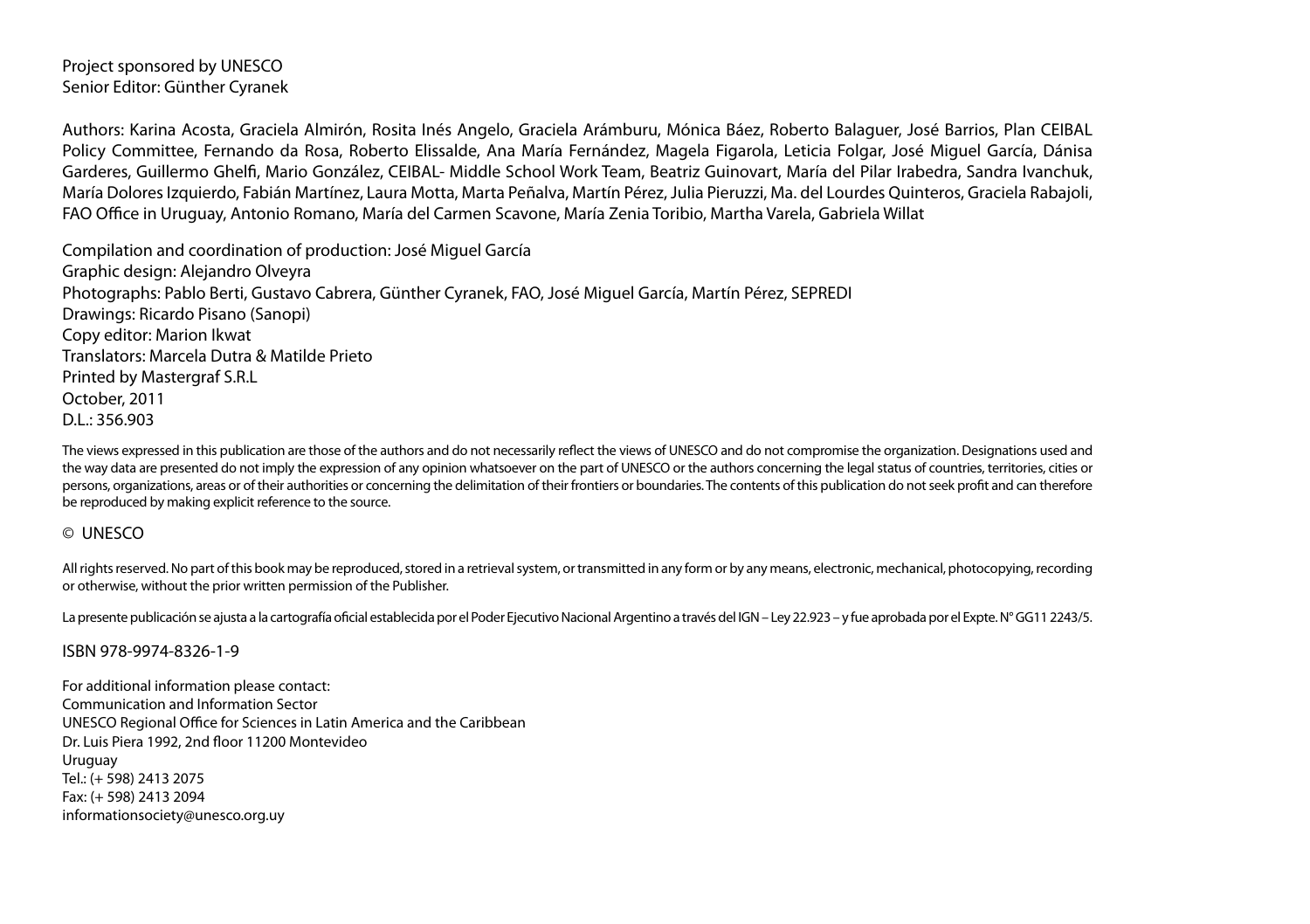

# **CHAPTER 6**

**Education portals and digital resources**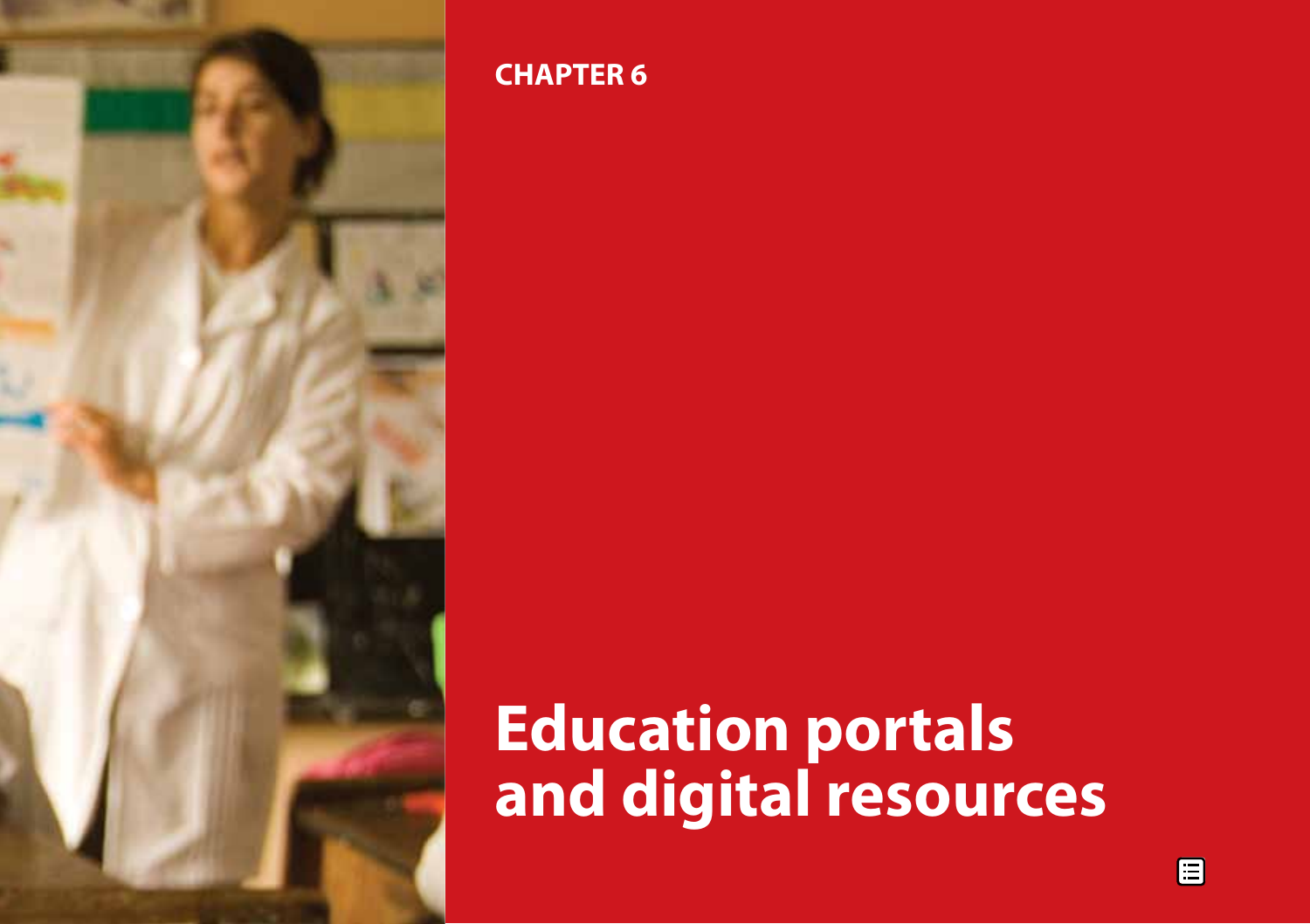# **CHAPTER 6**

E

# **and digital resources** S ource **Education portals In** <u>a sa san</u> portal S  $\mathbf 0$  $\overline{\phantom{a}}$ **COMPANY**  $\blacksquare$  $\overline{\mathbf{C}}$  $\bullet$  $\bullet$  in  $\bullet$ ucati  $\bullet$  mm  $\overline{\textbf{c}}$  $\overline{\bullet}$  $\blacksquare$  $\overline{\mathbf{C}}$ ш

by José Miguel García | Dánisa Garderes Corbellini | Fabián Martínez | Mª del Lourdes Quinteros

# **Introduction**

This article develops the concept of education media from the beginning of modern education to current digital resources in learning, and then goes into a detailed account of education portals as pivotal resources. In addition, it provides an in-depth analysis of collaborative learning and learning networks as the major strength of portals.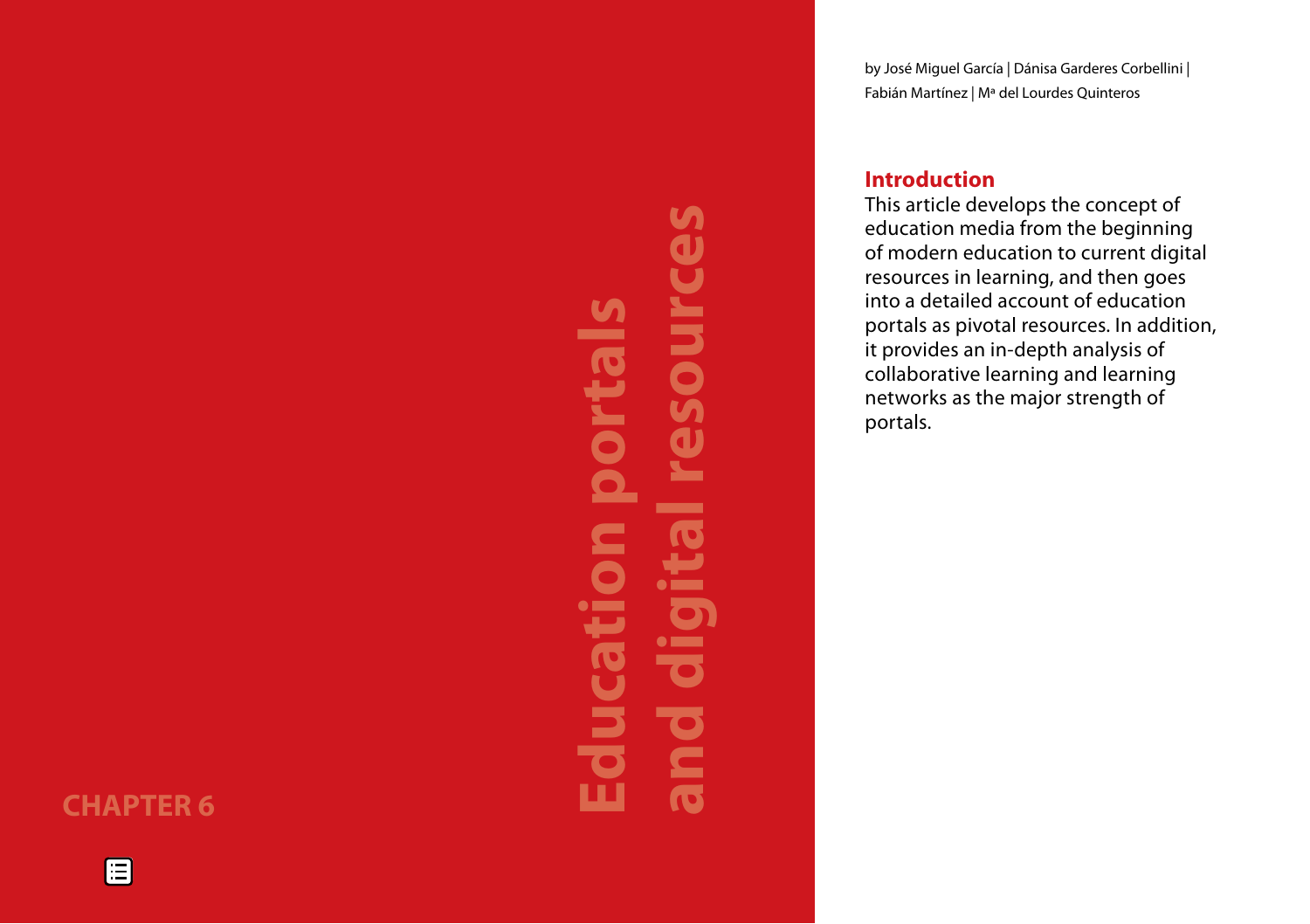## **Digital resources in learning: past and present**

*«Innovative teaching requires better materials from both a technical and an educational point of view.»*  Julio Cabero (2001)

Almost from the very beginning of formal education there have been different materials that were considered educational and used by teachers to support their teaching practice and learning processes. Information and communication media and technologies are much more than simple physical supports that transmit information; much more than channels allowing communication between a transmitter and a receptor. M. Area (2004:75) suggests that they *«also help structure learning processes and activities»*, in line with



other authors who consider that information and communication media and technologies *«have the potential to shape thought and its representations; that is, they act as tools in the social construction of culture.»* To think of these media as mere devices that transmit content is akin to conceiving education and learning as the *«transmission of information by the teacher and the medium and, in consequence, the reception of information by the students.»*

## **Learning resources and ICT**

All digital educational material must comprise at least three characteristics in order to meet the required educational objectives and make a sound and rational use of the possibilities provided by IT support.

**1. Hypertextuality**: hypertext is in itself a fundamentally innovative contribution to the teaching and learning process. The hypertext system, like the hypermedia system, has substantially modified traditional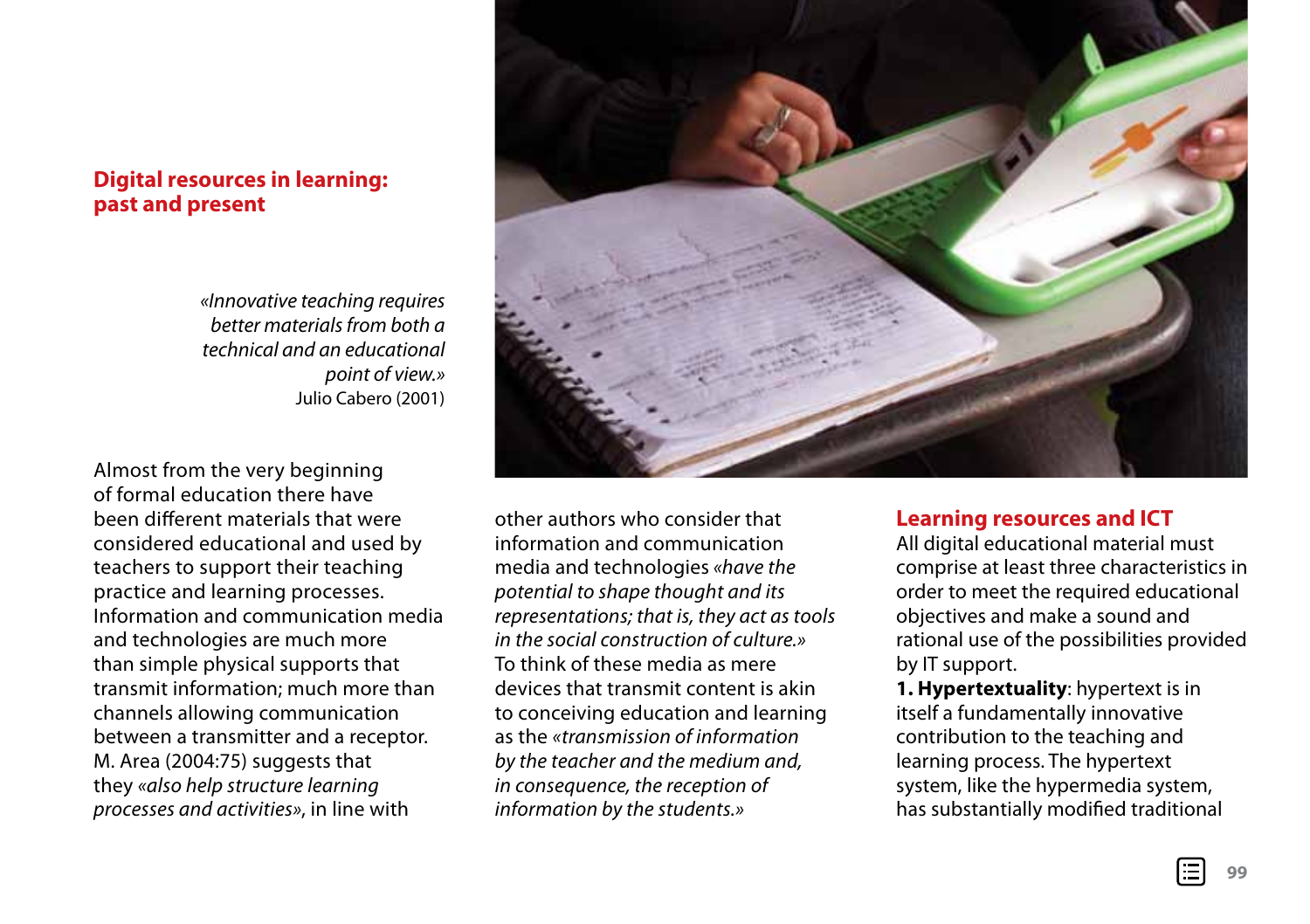ways of reading and writing. That is the greatest innovation provided by hypertext: reading is no longer linear and sequential, instead, different blocks of information relate through continuous associations. Associative links are, in the long run, far richer

"hyperlinks", producing in the reader the feeling of instant access to new information. In this way, the creation of texts enriched with links acting as mediators/facilitators of learning is fostered, insofar as these links represent significant relations

**Interactive environments grant students some degree of control over their own learning process, which becomes more autonomous and self-regulated...**

for learning, as they awaken prior knowledge in each individual and this allows the person to understand the meaning of new concepts. The new technologies bring into this process the capacity to define those "leaps forward" in reading as "links" or with the different parts of the text. On the basis of the author's proposal, the reader can choose relations and assign them an order of importance that may or may not coincide with the author's intention. Furthermore, in some systems, readers can create

their own links. Thus, readers actively modify the text and can even personalise it; readers evolve from being consumers to being active collaborators in the construction and reconstruction of the text, recreating it according to a non-linear, individual structure, and adding their own concepts and knowledge.

#### **2. A multimedia structure**:

simultaneously integrates different information formats: textual, graphic, audio and iconic (M. Area, 2004:96); thus, *«the reader reacts to overlapping stimuli (colours, form, sound…) that are present in formal structures that he himself selects (…) The screen becomes a perception area where different types of elements appear that basically respond to visual codes that imply a type of learning and the enhancement of the user's communication competence.»*

By integrating different codes, the understanding and learning capacity of a person is enhanced, as different

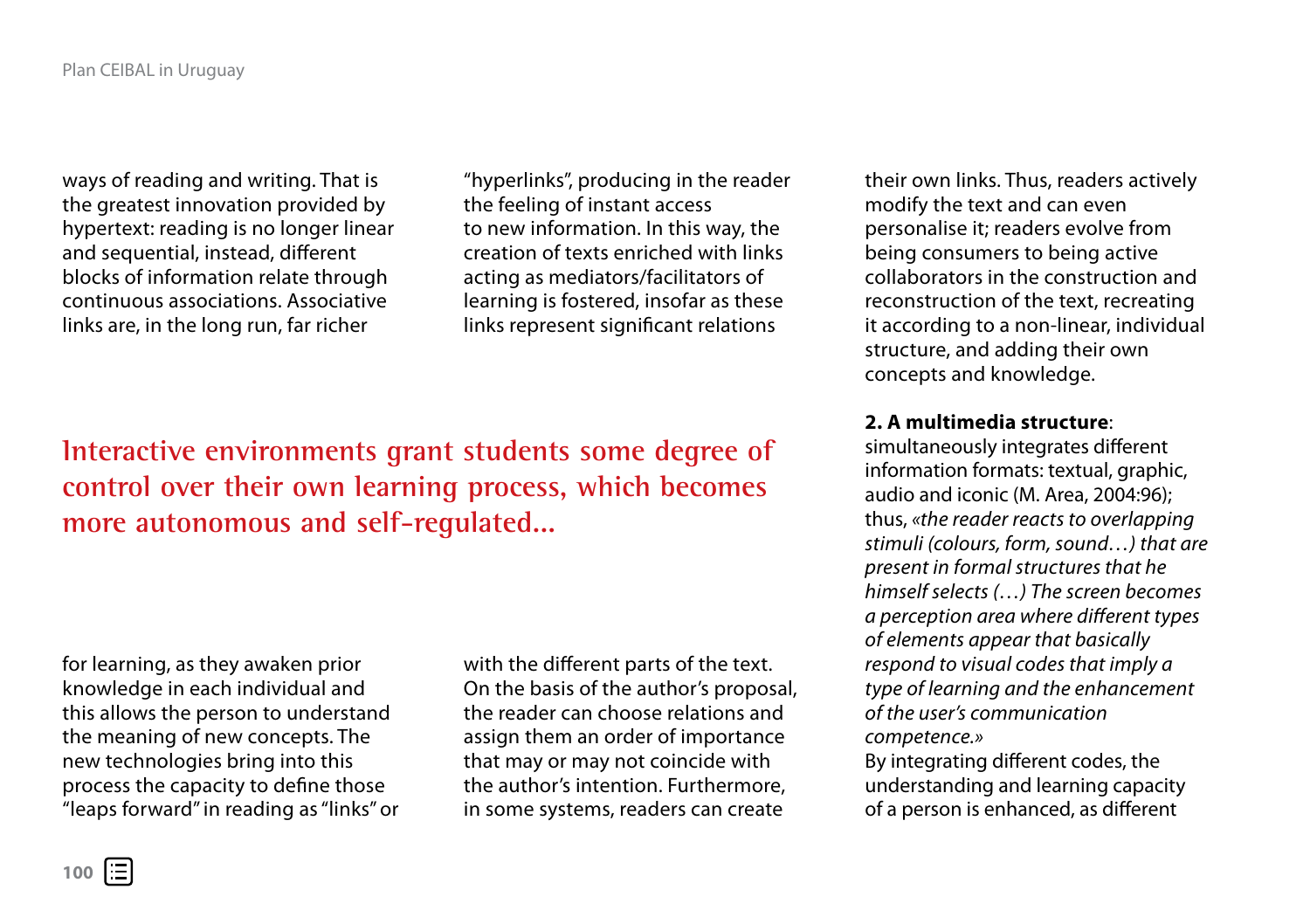learning modalities and strategies are included.

Given these two characteristics we can now talk about a **hypermedia** format that is a combination of a multimedia system with a hypertextual structure, an indispensable requirement to tap into digital educational materials.

**3. Interactivity**: Communication with other subjects must be favoured and a higher level of interactivity between the student's action and the equipment's response must be incorporated by providing a variety of activities for the student to carry out. This characteristic is essential to foster relevant learning as, according to the constructivist theories inspired by Vygotsky, knowledge is built through social interaction. In the case of digital educational materials, this interaction also refers to the possibility – unheard of in the case of other educational media – of the receptor modifying in his response the initial message of the transmitter. Interactive environments



grant students some degree of control over their own learning process, which becomes more autonomous and self-regulated (M. Area; A. García-Valcárcel, 2001:416; M. Area, 2004:102).

In the field of digital educational material, we find two presentation formats (M. Area 2004:95-106): CD-ROM or web-based distribution. Though both share the above-mentioned characteristics, they need to be differentiated.

Digital educational material presented in a CD-ROM format is, in a way, a published product, as several copies can be obtained from a single matrix – just like a printed book. It can be transported and disseminated using the same medium and, also like a book, has been designed for individual use. A CD-ROM, however, can produce new types of textuality due to its memory capacity, its multimedia features and its capacity to enable interactivity (M. Area, 2004:98). The latter characteristic can be defined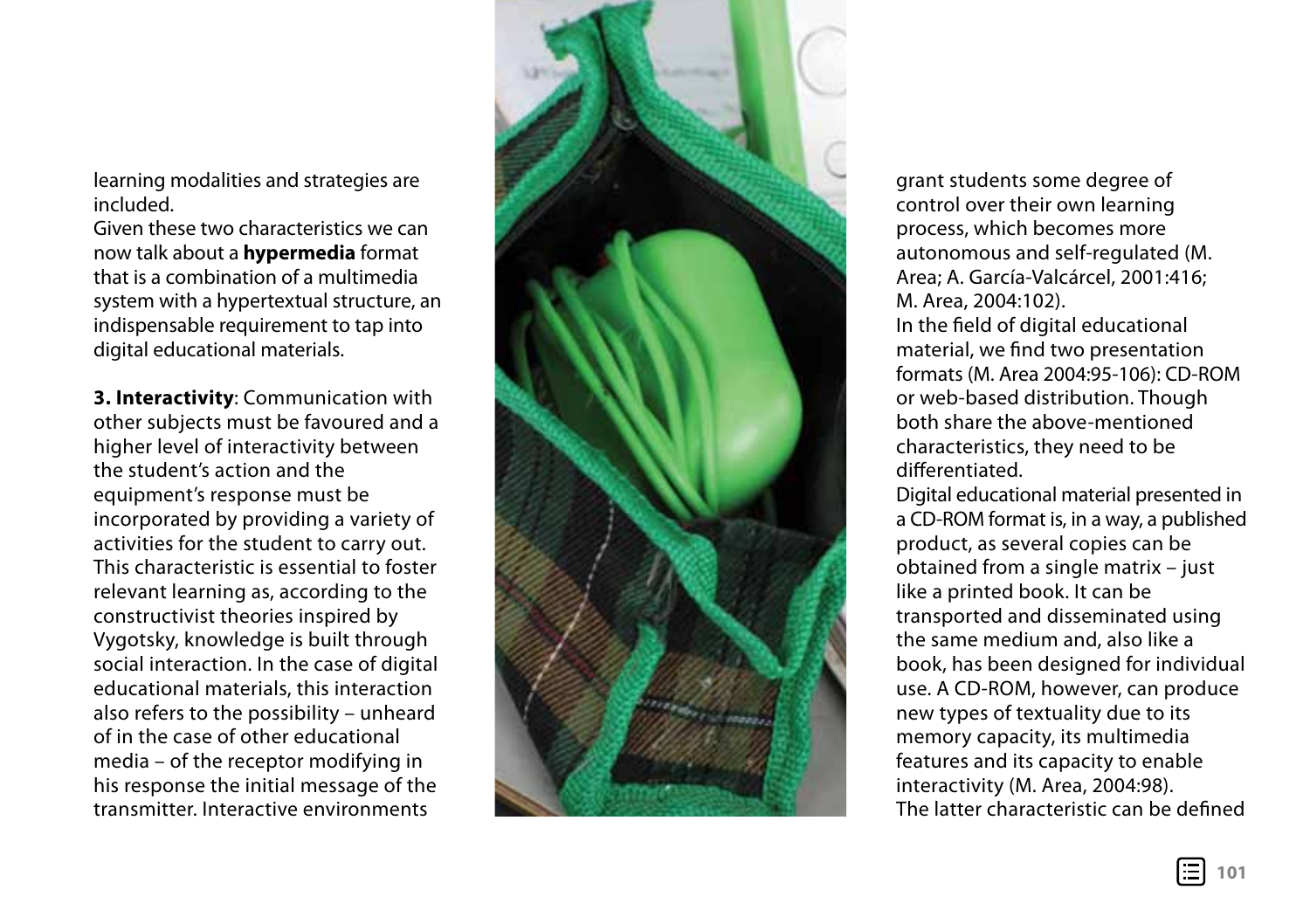as selection-based interactivity: users can build a pathway with the information recorded on the disc, according to their personal usage projects. Access to information is neither linear nor sequential. On the other hand, we have found some disadvantages with CD-ROMs when compared with webdisseminated material. Whereas CD-ROM production costs are lower than those of a book – and, therefore, they are cheaper to purchase – the material offered on the web can be free in terms of access and use. Should payment be required for access and/or for usage, this can be controlled through user identification and password. The possibility of being free-of-charge gives this type of material a greater advantage over CD-ROMs – as well as over textbooks – as it contributes to diminishing the digital divide and, therefore, enhances the democratization of access to new technologies.



# **Web resources: education portals**

There are numerous educational websites. Some are informative — institutional websites and databases while others are formative. Still others are both formative and informative: these are the education portals, which are provided with an intuitive navigation structure, and offer *«information, data search tools, educational resources, tools for interpersonal communication, training, advice and entertainment»* in a

comprehensive manner (A. Cuevas; F.J. Calzada; M.J. Colmenero, 2003). Since their creation over a decade ago, education portals have gradually been incorporated into the language of the education community as a whole, in response to a new reality requiring the immediate inclusion of Information and Communication Technologies (ICTs) in today's education.

In our region, education portals emerged as a consequence of *«the governments' need to disseminate*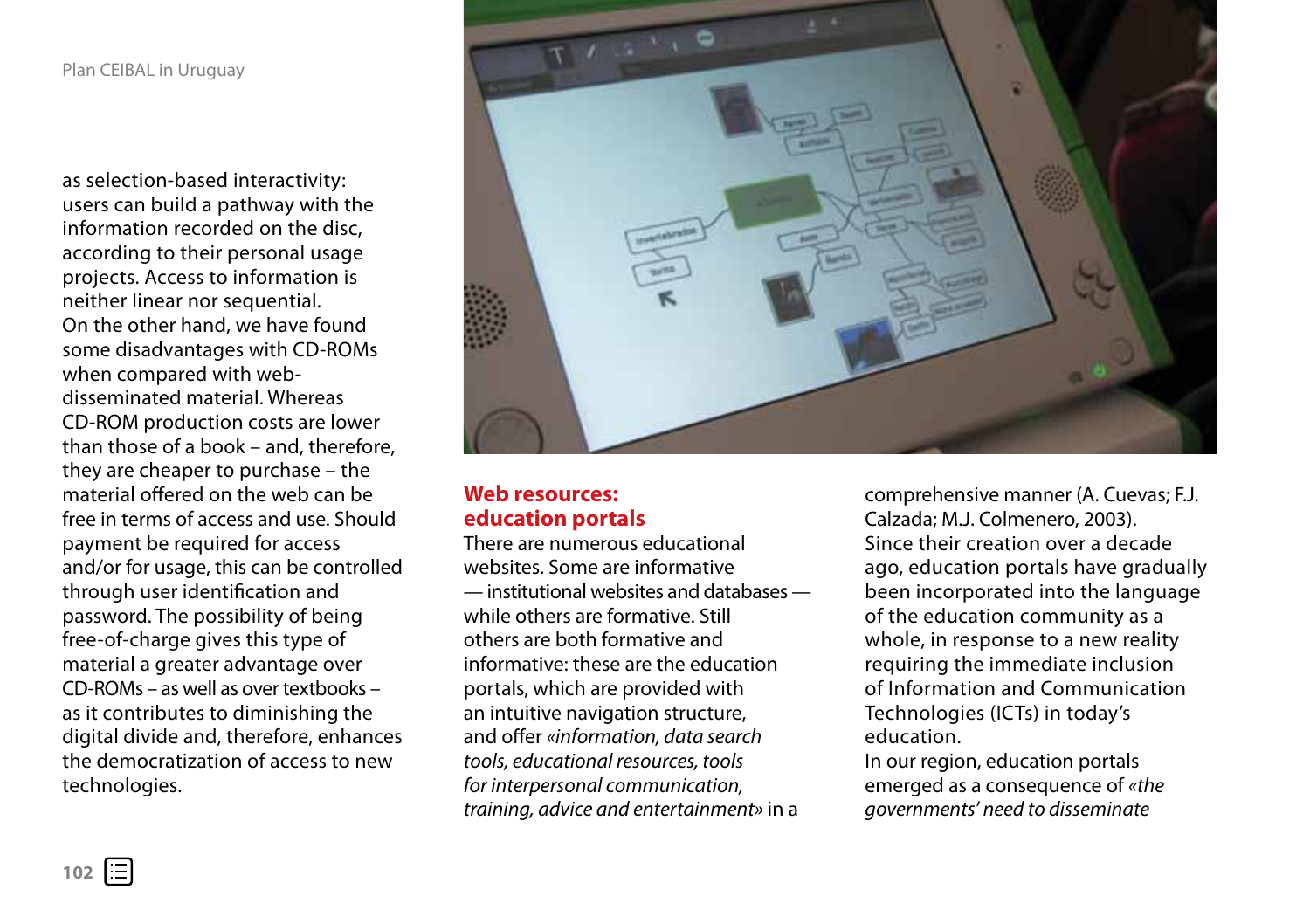*their education policies and bring together the education community in a single virtual space»,* explains Diana Romero (2008), editor of the Education Portal in Medellín, in her article "El Auge de los Portales Educativos" (The Boom of Education Portals).

In the case of European education portals, their objective is to *«promote the use of ICTs in education at European schools, especially by encouraging and supporting cooperation between schools in Europe; offering didacticpedagogic material and services; supporting the development of teachers; exchanging experiences and examples of good practice; agreeing on and standarising activities.»* (U. Lundin, 1998).

In a review conducted with education portals that are part of the RELPE<sup>1</sup> Network we were able to identify similar principles, objectives and purposes in the development of web spaces where the aim is to promote learning and facilitate access to new ways of thinking in teaching, in this case, building

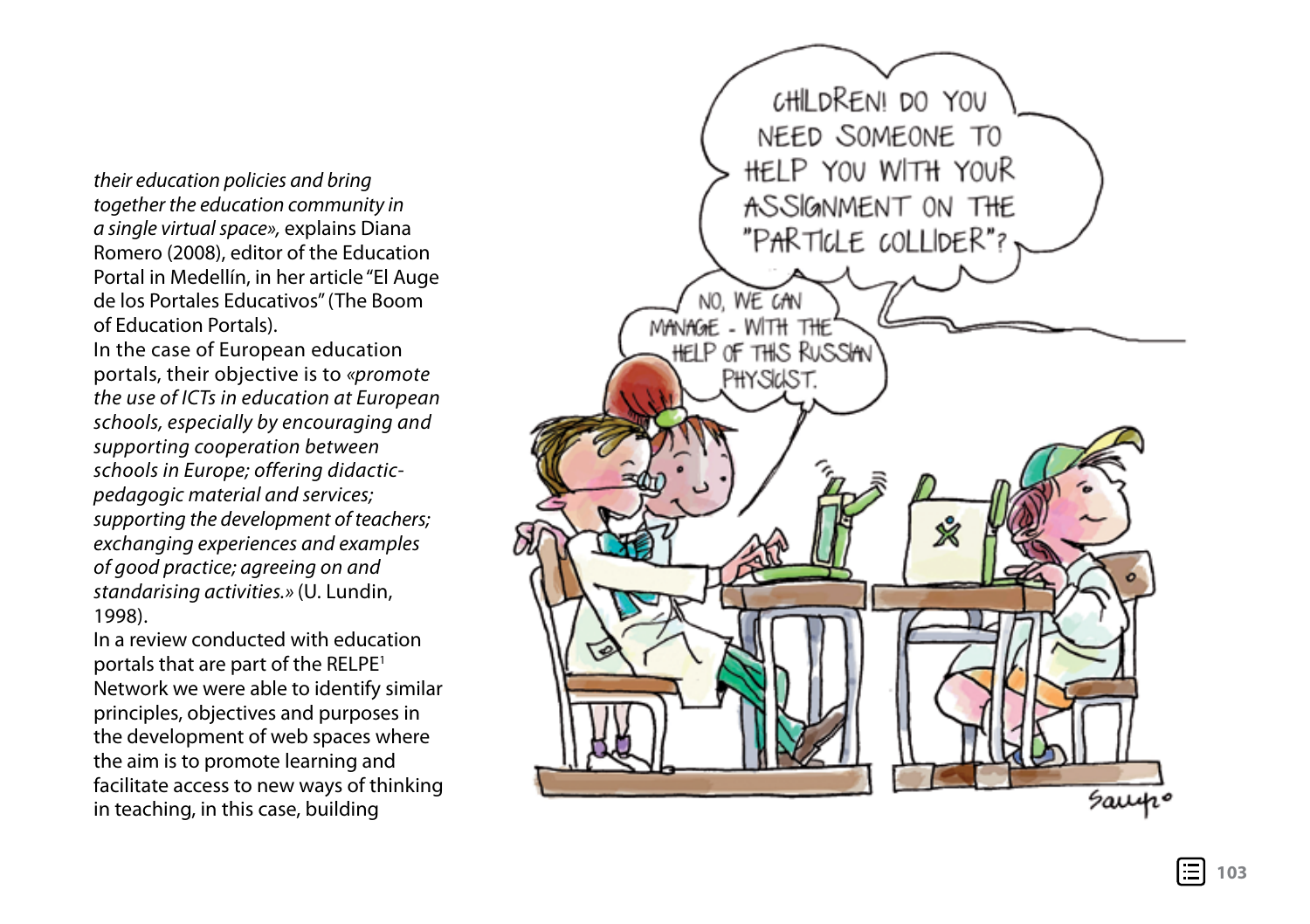capacity through the use of ICTs. In Uruguay, the portal that represents us as RELPE members is "Uruguay Educa", whose team members are teachers from all of ANEP subsystems (Early Childhood and Primary Education, Secondary Education, Technical and Professional Education Councils, and the Directorate for Teacher Training and Professional Advancement) and provides a wide range of resources. Another major Uruguayan portal is the CEIBAL Portal, which offers its own educational resources – in particular, learning objects and treasure hunts – through an inter-institutional team. It also provides projects and opportunities for exchange to strengthen the whole community connected through the Plan CEIBAL.

Portals are aimed at education communities (students, teachers, managers, researchers, families) and their strength lies in the quality and variety of learning resources, concentrated in a single site. Amongst the educational resources provided by education portals to visitors, there are presentations, multimedia material (images, videos, audio), learning objects, treasure hunts, WebQuest and educational software, all of which can be accompanied by methodological proposals aimed at making a better use of the resource. In addition, the portals provide games – mostly educational – articles and interviews with experts, research information and interesting links. Romero (2008) believes that *«for* 

*teachers, portals represent a source of interactive resources that can be used in the classroom with their students, while they are also a source of information for projects and research on education. In addition to this, they also serve as a meeting point for peers.»* In the case of students, she suggests that education portals are *«a specialised source in the search for school assignments, a meeting point for teachers and students interested in the* 

**Amongst the educational resources provided by education portals to visitors, there are presentations, multimedia material (images, videos, audio), learning objects, treasure hunts, WebQuest and educational software, all of which can be accompanied by methodological proposals aimed at facilitating a better use of the resource.**

*same topics, a place for entertainment and leisure due to tools such as electronic mail, chat rooms, forums, games, etc.»* Whereas for parents they *«are a place for consultation on topics relative to their children's education and, in addition, they represent a source of information and advice on how to raise their school children.»* (D.C. Romero, 2008).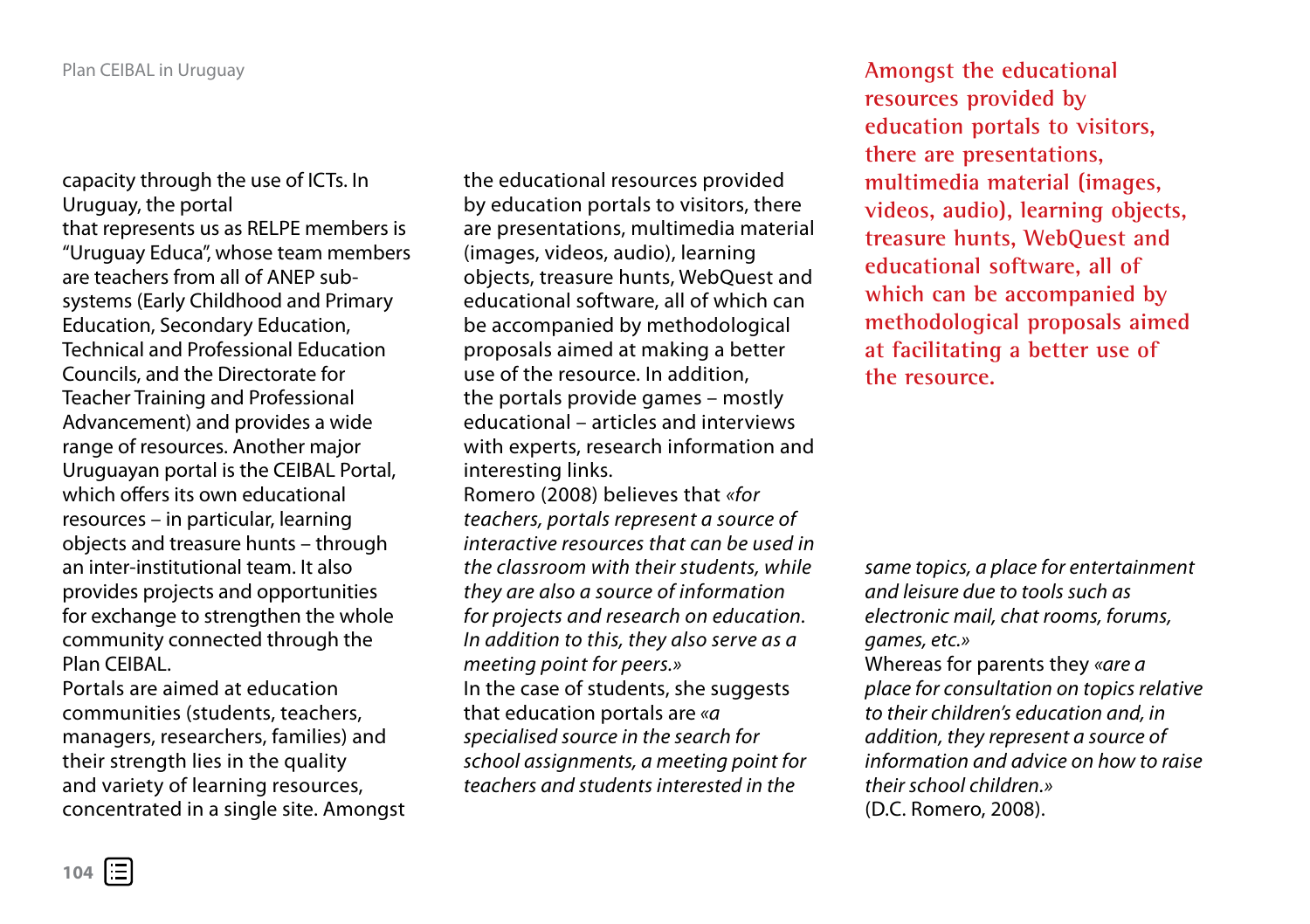

## **Collaboration and exchanges in learning**

The Internet has transformed itself into the Web 2.0 which, in brief, is a new way of participating in the Network. It is no longer enough to access information and download it; tools allow us to communicate, produce and share new information. For this reason, education portals

represent the ideal point of access to education communities; networks of teachers and students who exchange their experiences and thoughts, who also develop digital resources collectively and make them available to the global community so that they can be modified and improved. Education portals are thus conceived as new spaces for communication

and collaboration between different actors in education communities, always aiming to improve the quality of teaching and learning processes. It is clear that from the very beginning the Internet was conceived to facilitate collaborative work; the worldwide web stemmed from the idea of interconnecting computers; therefore, Internet collaboration has been playing a decisive role from the outset; it was generated to enable resourcesharing activities. Portals provide us with an excellent opportunity to do collaborative work. Through collaborative learning it is possible – using the tools made available on the portals – to walk alongside other individuals who share our same concerns though they might not share our values or ideas because they are part of a different culture. Collaborative learning can be defined as the socio-cognitive process that is structured on the basis of another individual<sup>2</sup> (in this case, supported by technology) as well as strategies to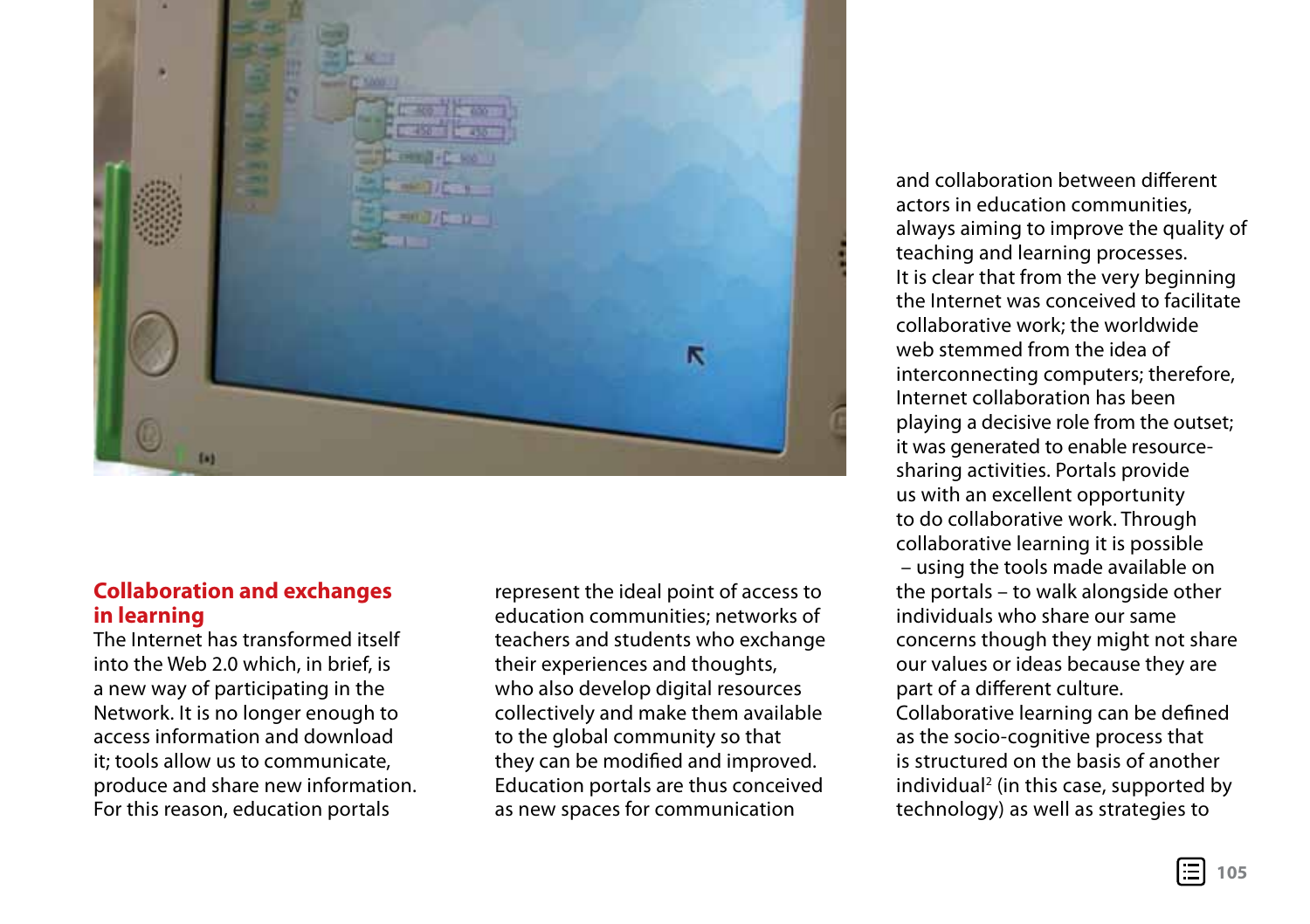#### Plan CEIBAL in Uruguay

foster the development of combined skills (learning plus personal and social development), where every member of the group is responsible both for his/her learning as well as for the learning of other group members. The basic elements are: positive interdependence, interaction, individual input and personal/group skills. Portals provide scenarios that advance social interaction by providing more communication channels and content with a wealth of learning materials.

These collaborative and collective construction attitudes are merely incipient for the majority of the teachers. They entail new teaching practices that imply abandoning the traditional isolation of primary and secondary school teachers to become an active part of a whole that grows and is nourished by the experience and training each has received. In a few years, however, building innovative resources collaboratively and learning from the experiences of

**In a few years, however, building innovative resources collaboratively and learning from the experiences of physically distant colleagues might become daily practices facilitated by a new teaching reality, by participating in an innovative education process that is only just beginning.**

physically distant colleagues might become daily practices facilitated by a new teaching reality, by participating in an innovative education process that is only just beginning.

# *"Fixed desk, collective table"* 3 **… Learning networks**

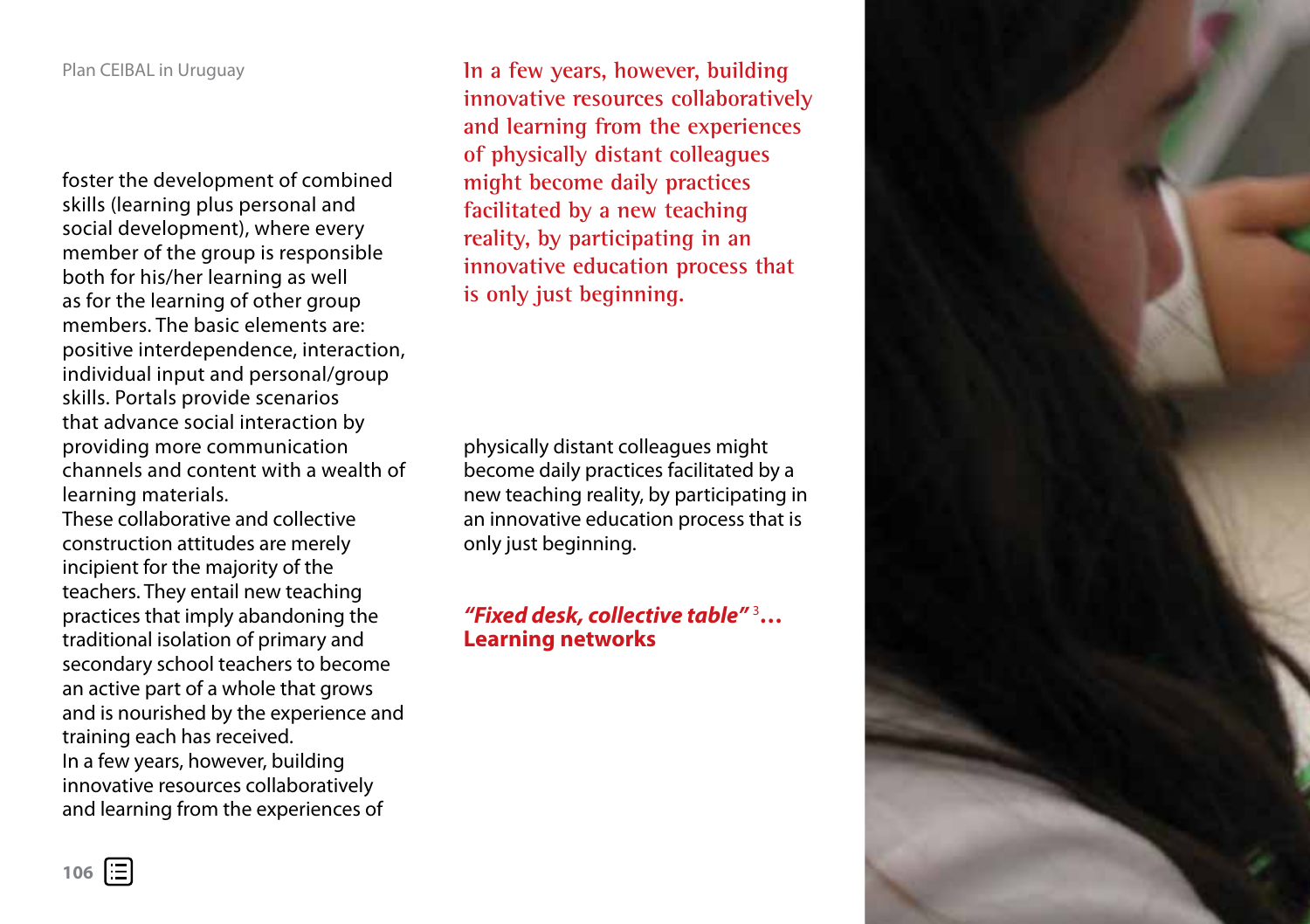

The incorporation of technologies in formal education has been marked by different occasions when momentum was gained, but not always sustained over time.

During the course of pedagogical discussions initiated twenty years ago, during the Computer-Assisted Education boom, it was thought that computer-based methods would drastically change education; this idea even led to concern on the part of teachers who felt they might become redundant.

Since then, many different education models have visited our classrooms and they frequently appeared to be methods that would revolutionise our teaching practices definitively. Nothing could be further from what actually happened.

So far, technology – IT especially – had been left out of the classroom; either because IT classrooms were kept locked or because their use was limited to the IT teacher, or to innovative teachers, who were always a minority.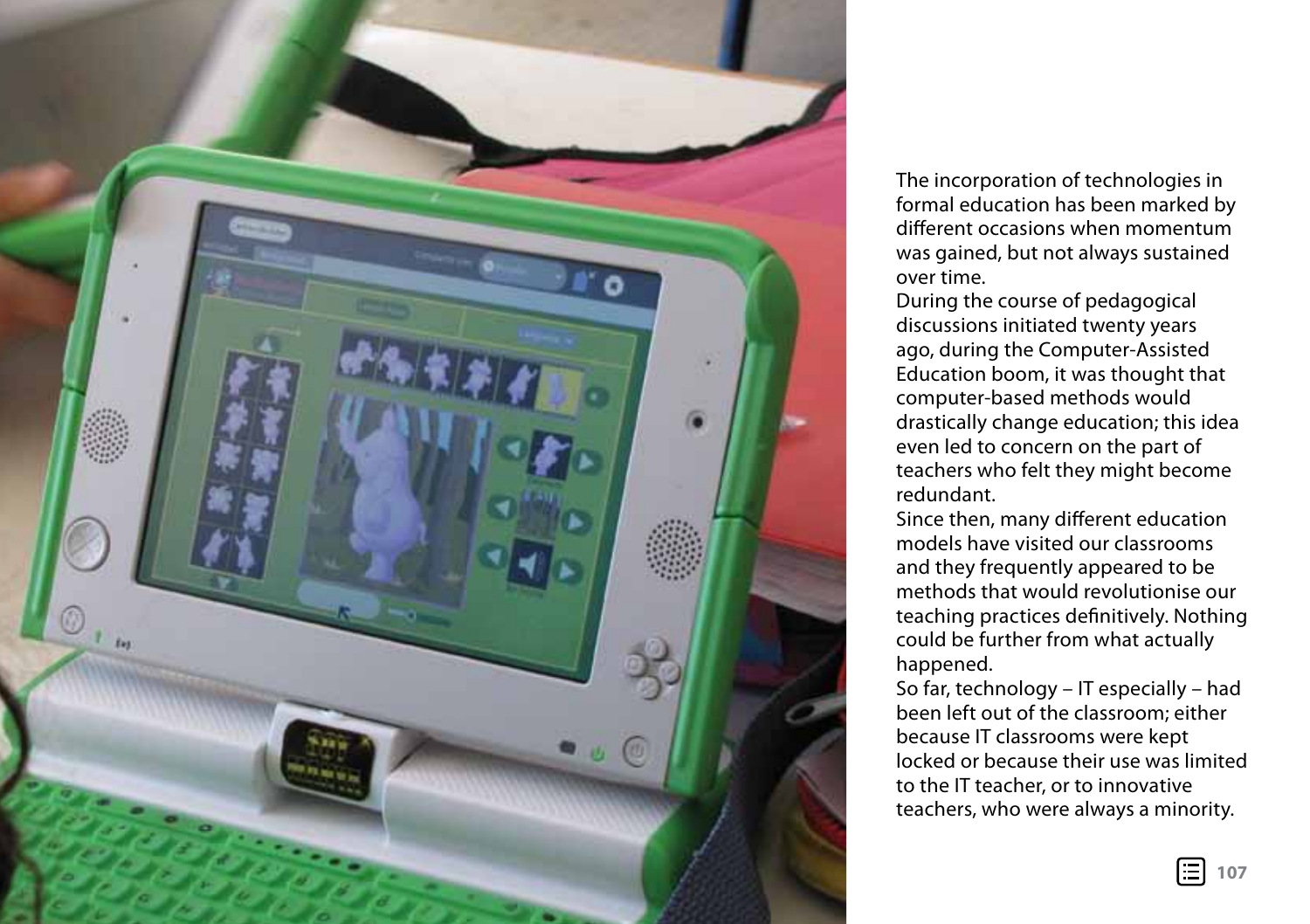Those who have worked as computer skills teachers in general agree that it has been very difficult to coordinate classroom activities with primary or secondary school teachers, and even more difficult for them to achieve "appropriation" of a class. In short, many teachers had computers at hand but very few adopted them for their own use. *«Rather than becoming a force to undermine these old-fashioned school practices, computers were assimilated (…) Thus schools took up what could have been a revolutionary tool and turned it into a conservative tool.»* (S. Papert in D.S. Bennahum, 1996). We understand, however, that the present situation can be radically different with the incorporation of XO laptops into the classroom.

On this occasion, computers have "overrun" the classroom and the teacher must coexist with them on a daily basis. This reality combines with the fact that pedagogical discourse also includes – although it is not always applied, in practice – the

importance of collective work and the building of knowledge. The XO laptop has specific tools to access information and share tasks, apart from a series of activities that facilitate its use in the most varied of daily class assignments. Julio Castro wrote his book *El banco fijo y la mesa colectiva. Vieja y nueva educación* (The fixed desk and the collective table. Old and new education) in 1941 (it was published in 1942). We understand that the dichotomy of the time – symbolised by the image of a desk fixed to the floor, representing the isolation of the learner, while the collective table was an image representing interaction with the group – can today be approached from a new perspective. More than sixty years after the first publication of his book, many classes are still being delivered in a unidirectional communication modality: from the teacher to the student or with some feedback instances that include teacher**So far, technology – computing above all – had been left out of the classroom; either because IT classrooms were kept locked or because their use was limited to the IT teacher, or to innovative teachers, who were always a minority.**

# **(...)**

**We understand, however, that the present situation can be radically different with the incorporation of XO laptops into the classroom.**

#### student-teacher.

The incorporation of computers with these new functions suggests that all these ideas with regard to interaction and collective work present new possibilities. Interconnection allows access to large amounts of information which is like having an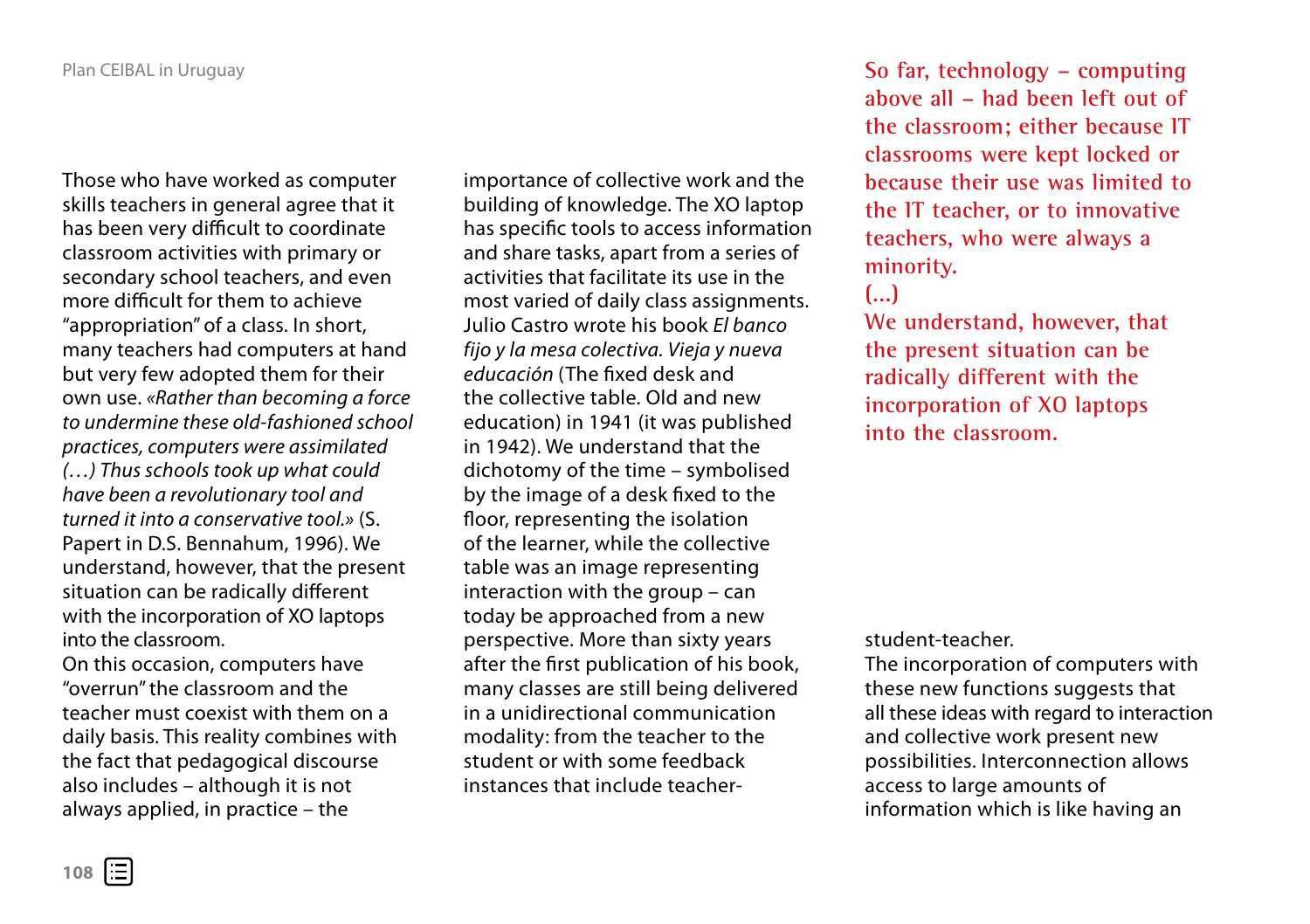enormous library in the classroom providing images and audiovisual resources. In addition, the tools of the so-called Web 2.0 allow the students to generate information themselves and share it with the world. In this way productions that in the past were limited to the reading of teachers, now include new interlocutors. Collective work as depicted by Castro around his table has now expanded, since it can be carried out with the participation of students in different classrooms or students located in different places beyond the school walls. This means that we are abandoning the enclosed classroom and approaching new learning networks.

The conditions, therefore, now exist from the standpoint of technological capacity, pedagogical discourse and technological context. Yet this does not mean that practices will change radically overnight. Teachers will continue to innovate on the basis of these realities but also on the basis of their daily practices. According to

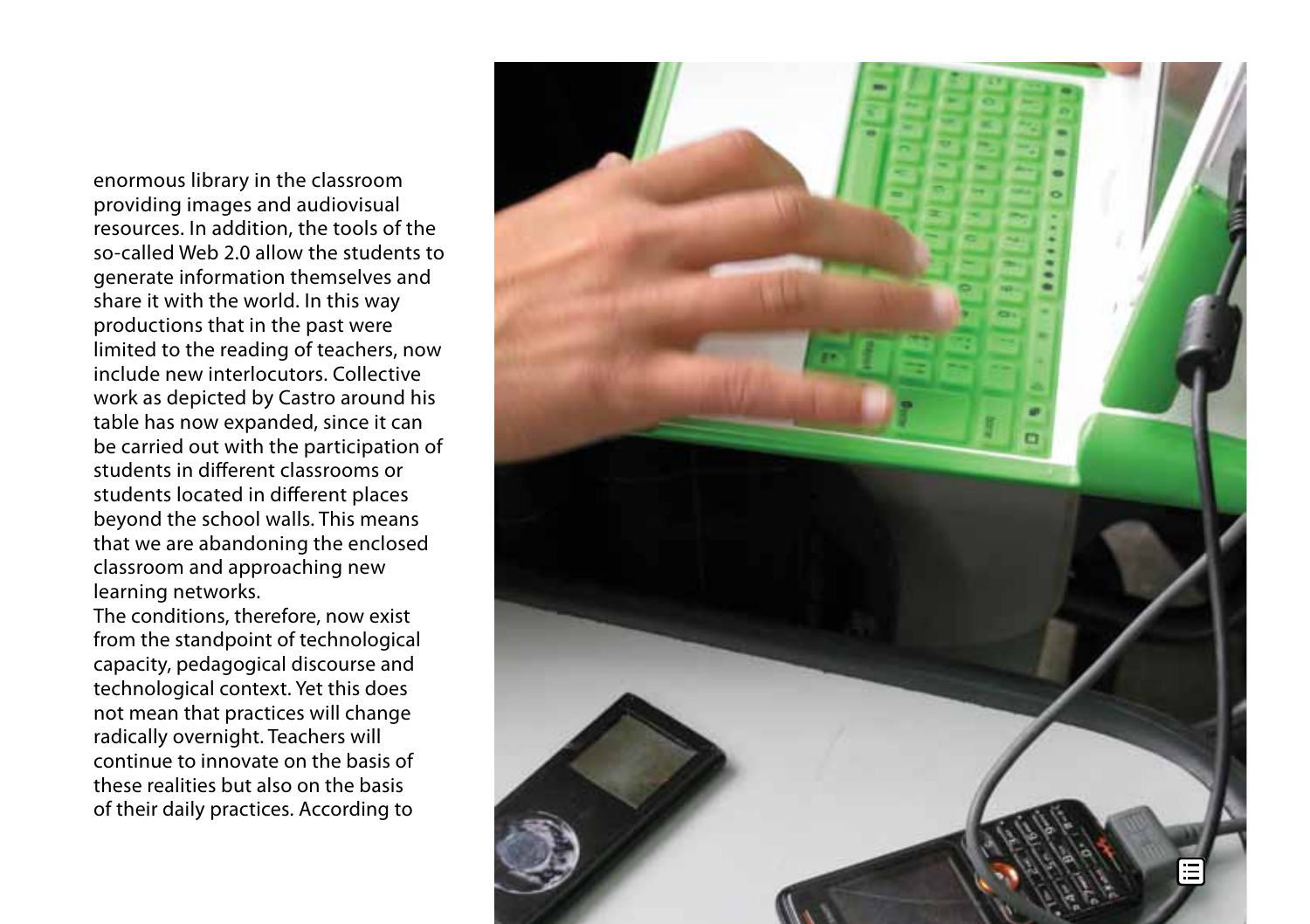Mario Kaplún (1998) it is important to be careful not to transform the so-called "banking education" into "an ATM education". We are certain that there is fortunately no turning back along the path we are treading and that this will allow the school, at long last, to become attuned to 21<sup>st</sup> century realities.